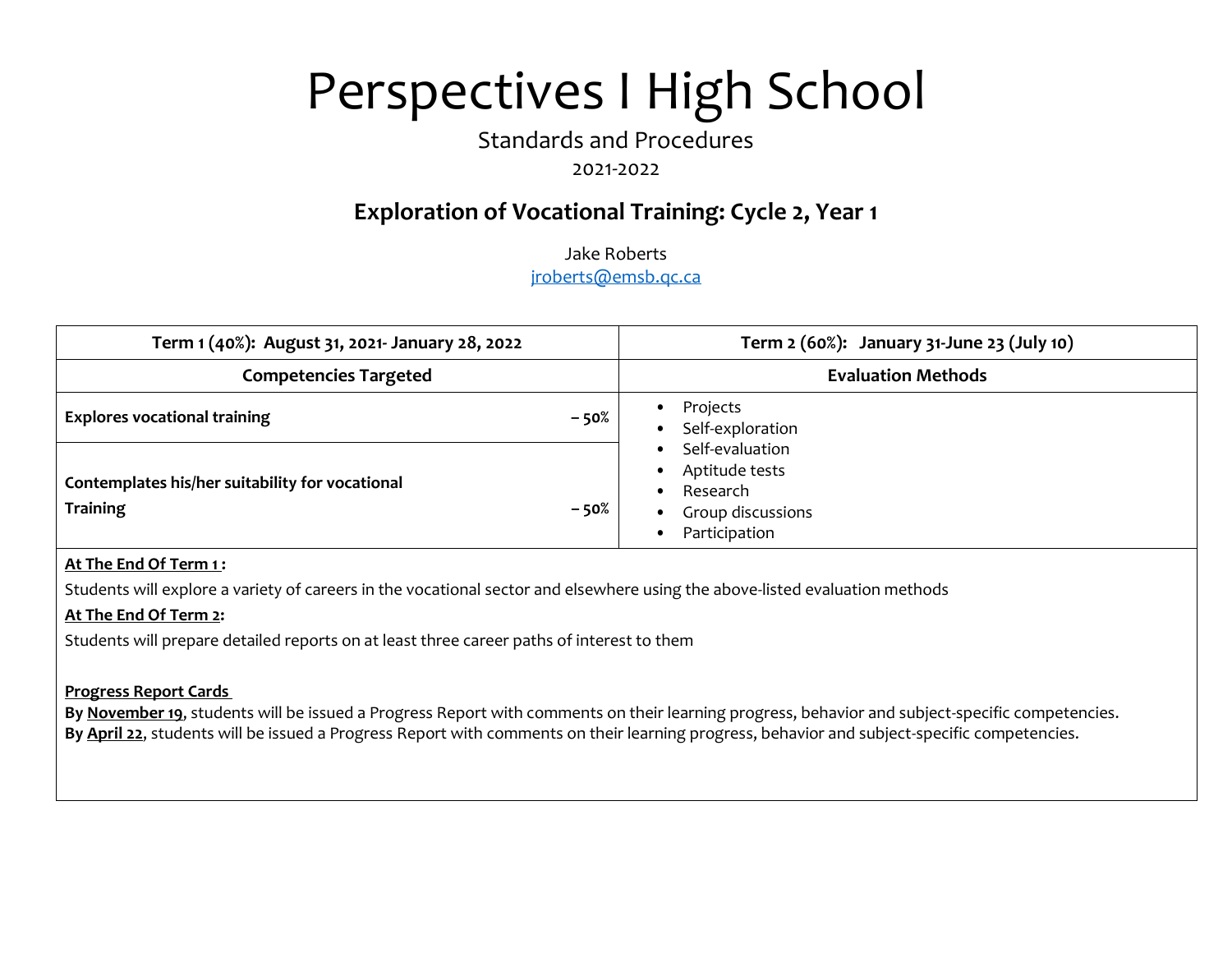# Perspectives I High School

## Standards and Procedures

#### 2021-2022

### **Entrepreneurship: Cycle 2, Year 1**

Jake Roberts jroberts@emsb.qc.ca

| Term 1 (40%): August 31, 2021- January 28, 2022               | Term 2 (60%): January 31-June 23 (July 10)                                                                               |
|---------------------------------------------------------------|--------------------------------------------------------------------------------------------------------------------------|
| <b>Competencies Targeted</b>                                  | <b>Evaluation Methods</b>                                                                                                |
| Determines his/her suitability for entrepreneurship<br>$-50%$ | Projects<br>٠<br>Self-exploration<br>$\bullet$<br>Self-evaluation<br>$\bullet$<br>Research<br>$\bullet$<br>Participation |
| Implements an entrepreneurial project<br>$-50%$               |                                                                                                                          |

#### **At The End Of Term 1 :**

Students will complete at least one entrepreneurial project with the assistance of school staff

#### **At The End Of Term 2:**

Students will generate and complete at least one entrepreneurial project with guidance, but without assistance, of school staff

#### **Progress Report Cards**

**By November 19**, students will be issued a Progress Report with comments on their learning progress, behavior and subject-specific competencies. **By April 22**, students will be issued a Progress Report with comments on their learning progress, behavior and subject-specific competencies.

# Perspectives I High School

Standards and Procedures